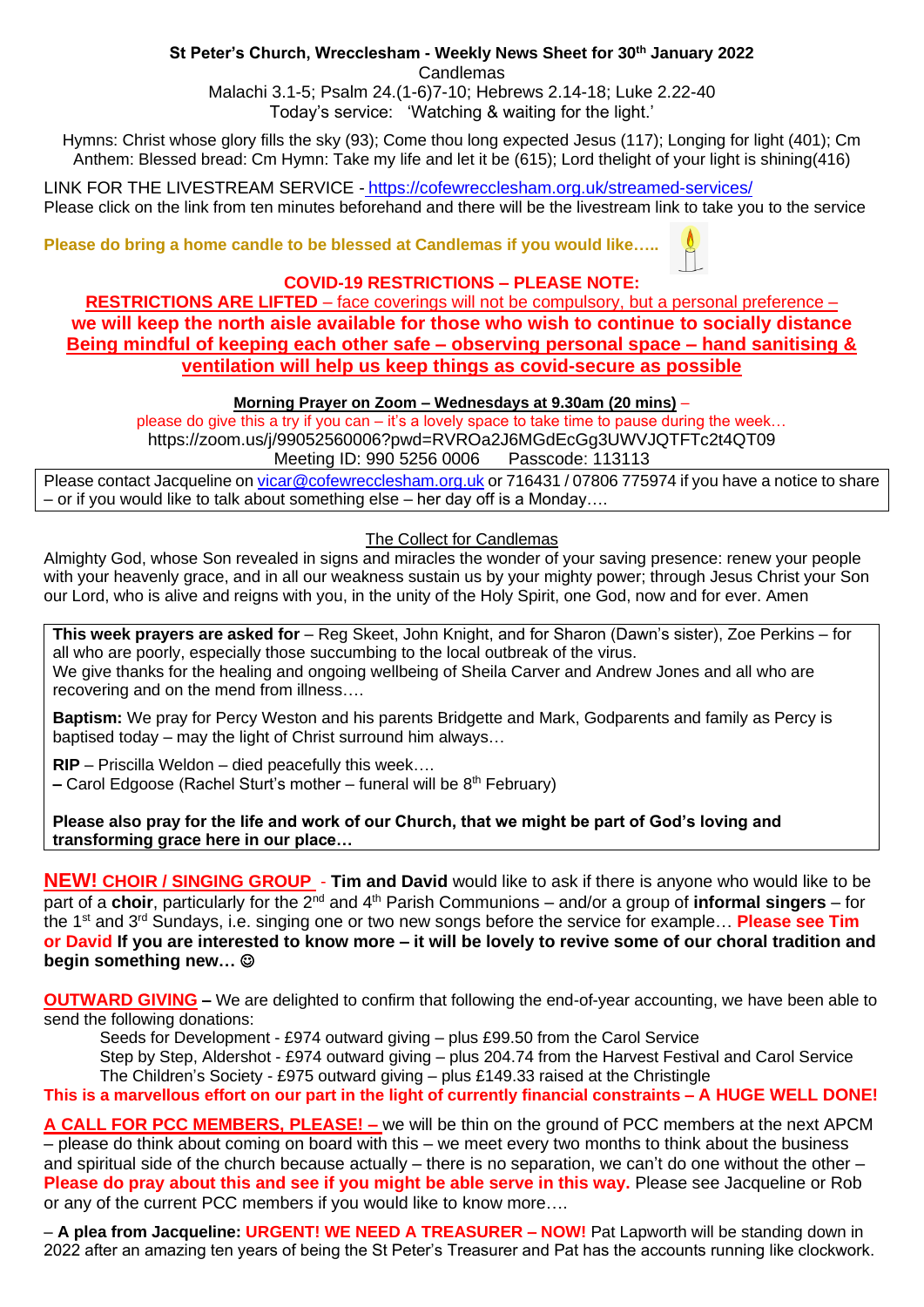If this is something you might be able to commit to, or if you know of anyone, please be in contact with Pat or myself to talk more.

**BAPTISM AND/OR CONFIRMATION: Affirming our faith – all ages:** if you would like to consider affirming your journey of faith through Baptism and/or Confirmation, then please come and speak to Jacqueline about preparing for this very special occasion – it will be lovely to share the journey with you….  $\odot$  (07806 775974 / 01252 716431 – [vicar@cofewrecclesham.org.uk](mailto:vicar@cofewrecclesham.org.uk) )

## **NEW! – Living in Love and Faith – Another chance to try this thought-provoking course** - Begins Thursday 3rd February at 8pm **–** this might not be something you would usually take part in but I really heartily recommend coming along…

What does it mean to be human? How should Christians respond to changing patterns in sexuality and relationships in society? What does it mean for followers of Jesus to walk in love, faith and holiness today? This five-part online course, explores questions of identity, relationships, and sexuality in the light of our Christian faith. In each session, we'll watch some videos together, have a Bible study, and spend time talking and reflecting. The aim is for this to be a safe, respectful, and honest space, where we listen to and learn from each other. Please email Naomi [\(nrparkintyrie@gmail.com\)](mailto:nrparkintyrie@gmail.com) to sign up for the course, or if you'd like more information. You can also visit the LLF Learning Hub [\(https://llf.churchofengland.org/\)](https://llf.churchofengland.org/) for some fantastic resources – including podcasts, film clips, and reading suggestions.

### **Lion's Project Wenceslas fighting fuel poverty**

On the 25<sup>th</sup> Nov the Lions are launching their initiative encouraging people to share their winter fuel allowance with those who need extra funds. With the rise in fuel prices, donating this year is more important than ever. The money goes straight to utility companies and allows fuel cards to be topped up; there is no limit on the relief as well. If you know anyone in need, please refer them to the Lions, a referral can come from any organisation. Attached is the application form for referring someone. For more details: [https://www.lionsgiving.co.uk/Appeal/farnhamwenceslas](https://emea01.safelinks.protection.outlook.com/?url=https%3A%2F%2Fwww.lionsgiving.co.uk%2FAppeal%2Ffarnhamwenceslas&data=04%7C01%7C%7C670ac8773ce941dc31c808d9ae5c7915%7C84df9e7fe9f640afb435aaaaaaaaaaaa%7C1%7C0%7C637732534462155920%7CUnknown%7CTWFpbGZsb3d8eyJWIjoiMC4wLjAwMDAiLCJQIjoiV2luMzIiLCJBTiI6Ik1haWwiLCJXVCI6Mn0%3D%7C3000&sdata=jYT55VrvJZ%2FRUdhMQwgg2DCNmThy7EdE8MyPg1JZd9o%3D&reserved=0)

**COLLECTING BOX FOR USED STAMPS –** The box is at the back of the Church in aid of the RNIB and Wendy will send them of in the New Year – thank you, Wendy!

**Moira Davies has written a most interesting book – 'Boundstone in the 1960s –** this is available for £2 which will be donated to charity (apologies, I can't remember which one – I will confirm next week…) **Moira will be talking more about Boundstone at the History Group on Saturday 9th April**

**WRECCLESHAM OVER 60'S –** On 2<sup>nd</sup> and 4<sup>th</sup> Tuesdays of each month @ 1.30pm – a lovely group meet at the Leverton Hall – please pick up a leaflet for information….

# **Thank you**

- To those who have helped with services today & supplied refreshments very much appreciated and valued
- To Roger and the team for faithfully producing and delivering our Parish Magazine
- Chris Wilkes for her admin support dealing with paperwork concerning our daily life plus weddings, baptisms and (sadly) funerals and churchyard matters – and she is very busy at the moment!
- Sally Woods for helping us to establish new patterns of staying safe in the light of the lifted restriction and for keep our safeguarding practice up to date and robust
- Wendy Coxall for all the behind-the-scenes work involved in the facilitating of churchyard/Garden of Remembrance activity and for keeping records up to date
- For all those 'church mice' who quietly keep our grounds and surrounds tidy and cared-for the surrounds of the church looked especially lovely and tidy this week…

REMINDER – A short version of **Daily Prayer is available on the Church of England Website and as an App.** <https://www.churchofengland.org/prayer-and-worship/join-us-service-daily-prayer> [Download Time To Pray app](https://www.chpublishing.co.uk/apps/time-to-pray)  [Access the text online](https://www.churchofengland.org/prayer-and-worship/join-us-in-daily-prayer/prayer-during-day-contemporary-Saturday-30-January-2021)

## **Farnham Foodbank** – THE BASKET IS NOW LOCATED AT THE CHURCH!

- **Please only donate long-life goods – fresh and perishable goods cannot be accepted –** thank you for all that you contribute
- Please continue to put donations in the basket at St Peter's, and Lizzy Hendry & Stephanie Robinson will kindly be taking the food to the Foodbank. **Jacqueline holds Foodbank vouchers** - please contact her if you or anyone you know would benefit.
- They urgently need **Chunky soups – baked beans – sardines in tomato sauce – tinned tuna**

St Peter's WhatsApp Group – a lovely way to share little bits and pieces of our daily lives and thoughts – Please be in touch with Jacqueline 07806 775974 or [vicar@cofewrecclesham.org.uk](mailto:vicar@cofewrecclesham.org.uk) who can pass your details to Naomi....

Schroder Trust - Funding is available from the Schroder Trust for Wrecclesham residents and organisations who are in need of assistance – please speak to Rob Durrant, Rev Jacqueline or Jack Crawford for further information